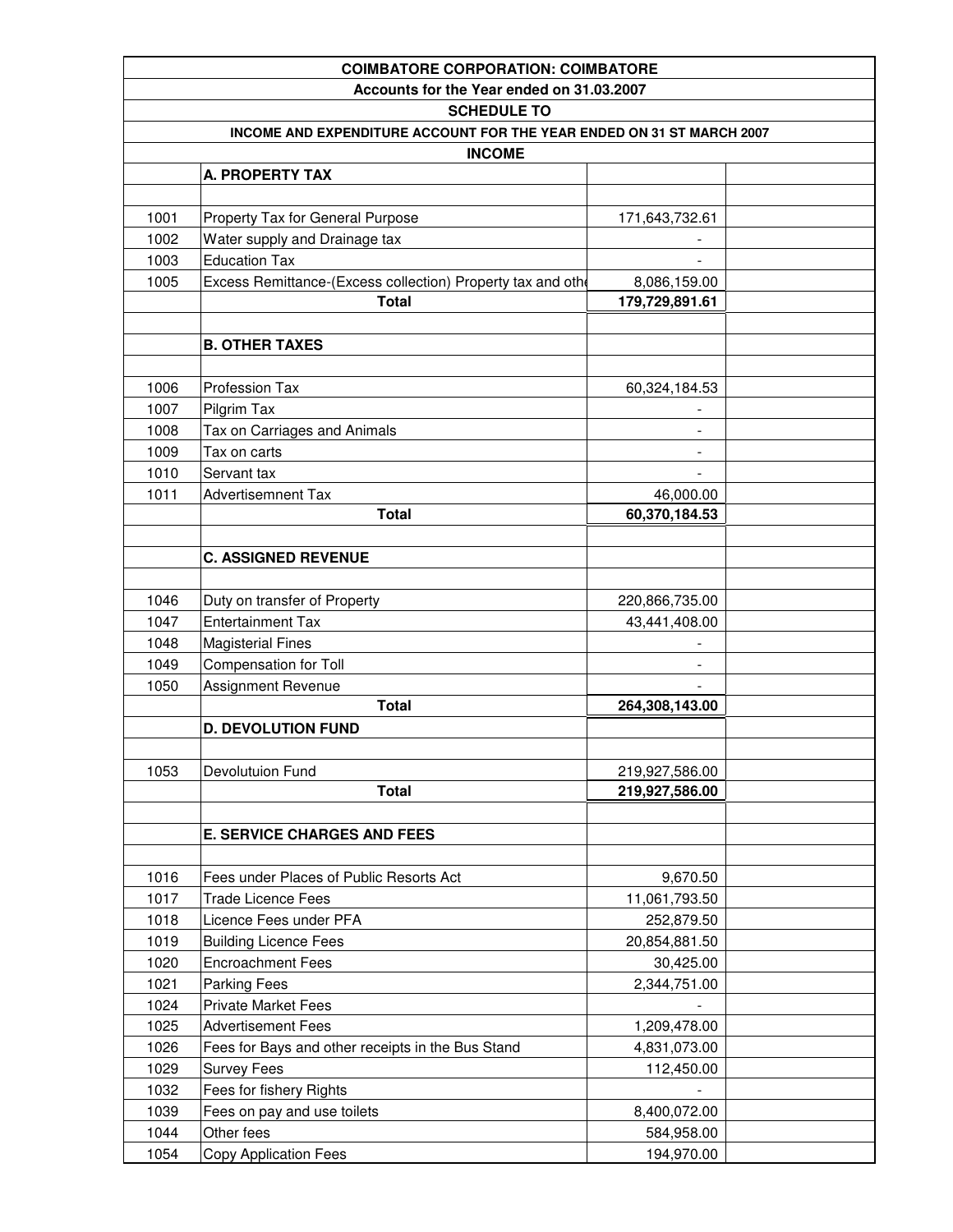|              | Receipts From Hospitals and Dispensaries                          | 60,560.00                |  |
|--------------|-------------------------------------------------------------------|--------------------------|--|
| 1081         | Initial Amount for New water supply and drainages connectio       |                          |  |
| 1082         | Water supply connection charges                                   |                          |  |
| 1083         | Metered/tap water charges                                         |                          |  |
| 1084         | Charges for water supply through Lorries/ tankers                 |                          |  |
| 1085         | Septic tank cleaning charges                                      | 13,500.00                |  |
| 1086         | Sewerage connection charges                                       | 155,000.00               |  |
|              | <b>Total</b>                                                      | 50,116,462.00            |  |
|              | <b>F. GRANTS AND CONTRIBUTION</b>                                 |                          |  |
|              |                                                                   |                          |  |
| 1051         | <b>Grants for Natural Calamities</b>                              |                          |  |
| 1052         | Grants for Scheme Implementation                                  | 30,446,997.00            |  |
| 1072         | I.P.P (V) -Grant                                                  |                          |  |
| 1087         | Specific maintenance grant/ Contribution for Water supply a       |                          |  |
|              |                                                                   |                          |  |
|              | <b>Total</b>                                                      | 30,446,997.00            |  |
|              |                                                                   |                          |  |
|              | <b>G. SALE AND HIRE CHARGES</b>                                   |                          |  |
|              |                                                                   |                          |  |
| 1057         | Profit in Sale of Asstes                                          |                          |  |
| 1058         |                                                                   | 979,089.00               |  |
|              | Hire charges<br>Sale of Rubbish/Debris/Silt                       |                          |  |
| 1059         |                                                                   |                          |  |
| 1060         | Sale of Compost Manurs                                            |                          |  |
| 1061         | Sale of Unserviceable stock and stores                            | 2,981.00                 |  |
| 1062         | Sale of Scraps                                                    |                          |  |
| 1063         | Sale of Products                                                  |                          |  |
|              |                                                                   |                          |  |
|              | <b>Total</b>                                                      |                          |  |
|              |                                                                   | 982,070.00               |  |
|              |                                                                   |                          |  |
|              | <b>H. OTHER INCOME</b>                                            |                          |  |
|              |                                                                   |                          |  |
| 1022         | Market fees- Daily Market                                         | 3,445,951.00             |  |
| 1023         | Market fees- Weekly Market                                        | $\overline{\phantom{a}}$ |  |
| 1027         | Fees for slaughter house                                          | 379,017.00               |  |
| 1028         | Cart Stand/ Lorry Stand/ taxi Stand Fees                          | 3,263,874.00             |  |
| 1030         | Income From Cinema                                                |                          |  |
| 1031         | <b>Development Charges</b>                                        | 397,976,371.50           |  |
| 1033         | Rent on and Lease of Lands                                        | 2,202,340.00             |  |
| 1034         | Income from ferries                                               | 200,000.00               |  |
| 1035         | income from Fairs and Festivels                                   |                          |  |
| 1036         | Rent on Shopping Complex                                          | 28,425,288.50            |  |
| 1037         | Rent on community Hall                                            | 859,522.50               |  |
| 1038         | rent on Buildings                                                 | 16,124,485.00            |  |
| 1040         | Rent from Travellers Bunglows and Rest House                      | 2,570,663.00             |  |
| 1041         | Road cut Restoration charges                                      | 2,002,744.00             |  |
| 1042         | <b>Avenue Receipts</b>                                            | 19,375.00                |  |
| 1043         | Demolition charges for unauthorised construction and buildir      | 5,715,419.00             |  |
| 1045         | Other Income                                                      | 69,522,658.16            |  |
| 1055         | Penalty and Bank Charges for Dishonured Cheque                    |                          |  |
| 1056         |                                                                   |                          |  |
|              | Law charges and Court Cost Recoveries                             | 130.00                   |  |
| 1065<br>1066 | Pension and Leave salary contribution<br>Miscellaneous recoveries | 867,564.00               |  |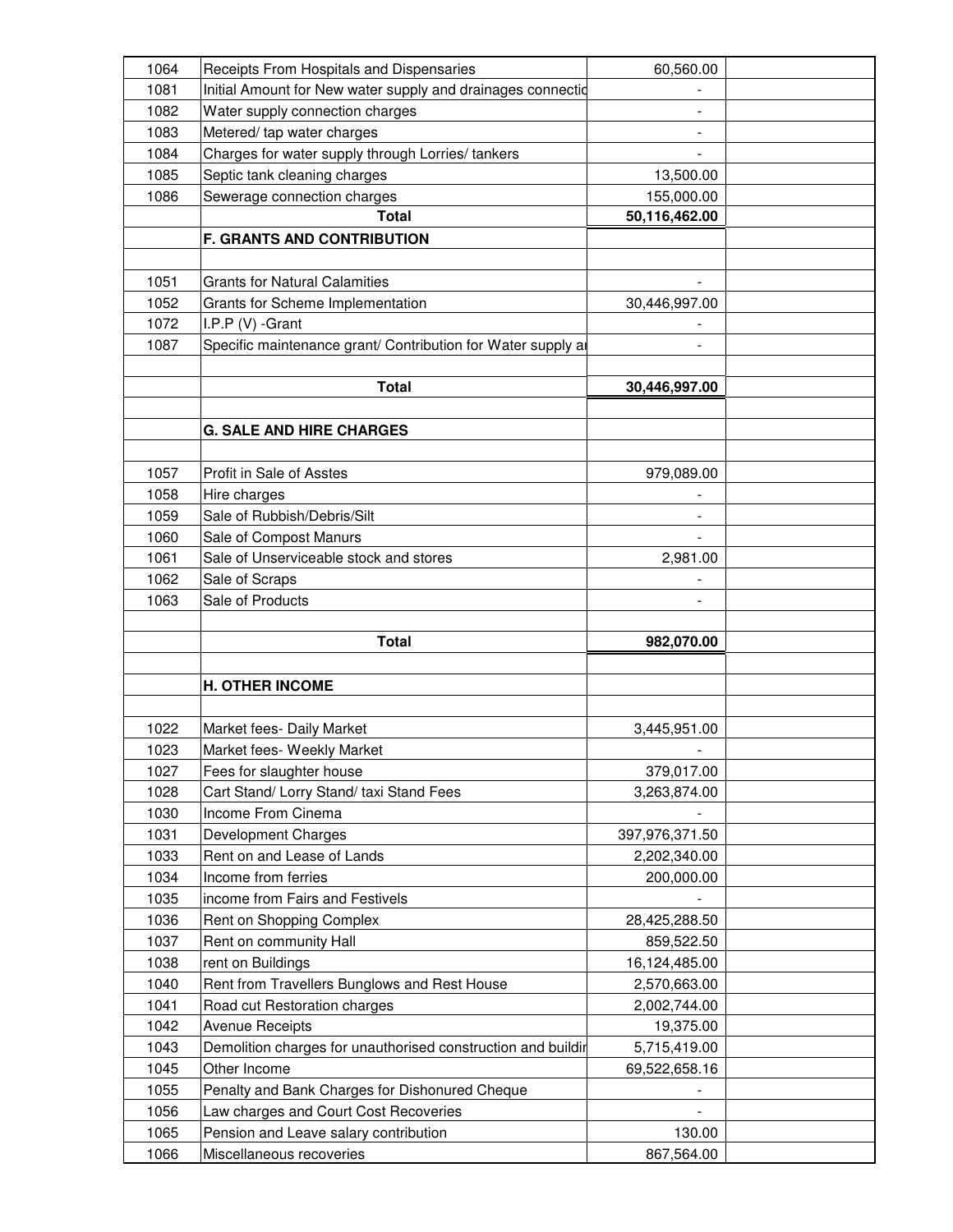| 1067 | Interest on Investments                                               | 2,220,896.00                       |  |
|------|-----------------------------------------------------------------------|------------------------------------|--|
| 1068 | Interest from Bank                                                    | 565,231.00                         |  |
| 1069 | Project overhead Appropriation-expenses                               | 31,032,598.00                      |  |
| 1070 | Project overhead Appropriation- Interest                              |                                    |  |
| 1071 | Interest on staff advances                                            | 221,179.00                         |  |
| 1073 | Deposits Forfeited                                                    |                                    |  |
| 1074 | Deposits-Lapsed                                                       |                                    |  |
| 1075 | Dividend on shares                                                    | 30,000.00                          |  |
| 1076 | <b>Insurance Claim Amount</b>                                         | 15,000.00                          |  |
| 1077 | Rent on Bunk stalls                                                   |                                    |  |
| 1078 | Garden/Park Receipts                                                  | 2,728,999.00                       |  |
| 1079 | Income from Road Margin                                               | 250,915.00                         |  |
| 1100 | Cable TV Income                                                       | 44,199.00                          |  |
|      | <b>Total</b>                                                          | 570,684,419.66                     |  |
|      |                                                                       |                                    |  |
|      |                                                                       |                                    |  |
|      |                                                                       |                                    |  |
|      | <b>COIMBATORE CORPORATION: COIMBATORE</b>                             |                                    |  |
|      | Accounts for the Year ended on 31.03.2007                             |                                    |  |
|      | <b>SCHEDULE TO</b>                                                    |                                    |  |
|      |                                                                       |                                    |  |
|      | INCOME AND EXPENDITURE ACCOUNT FOR THE YEAR ENDED ON 31 ST MARCH 2007 |                                    |  |
|      | <b>EXPENDITURE</b>                                                    |                                    |  |
|      |                                                                       | <b>REVENUE</b>                     |  |
|      |                                                                       | <b>FUND/CAPITAL</b><br><b>FUND</b> |  |
|      |                                                                       | <b>RS</b>                          |  |
|      | A. PERSONNEL COST:                                                    |                                    |  |
|      |                                                                       |                                    |  |
|      | I) SALARIES                                                           |                                    |  |
|      |                                                                       |                                    |  |
| 2001 | Pay including Personal Pay                                            | 191,291,951.00                     |  |
| 2002 | Special pay                                                           | 25,824,283.00                      |  |
| 2003 | D.A                                                                   | 59,249,984.00                      |  |
| 2004 | Interim Relief                                                        | 1,043,010.00                       |  |
| 2005 | H.R.A                                                                 | 14,949,380.00                      |  |
| 2006 | C.C.A                                                                 | 4,236,722.00                       |  |
| 2007 | Cash Allowance                                                        |                                    |  |
|      |                                                                       |                                    |  |
| 2008 | Conveyance Allowance                                                  | 296,518.00                         |  |
| 2009 | Medical Allowance                                                     | 1,626,763.00                       |  |
| 2010 | Other Allowance                                                       | 1,904,888.00                       |  |
| 2011 | Ex-Gratia/Bonus                                                       | 3,906,465.00                       |  |
|      | <b>Total</b>                                                          | 304,329,964.00                     |  |
|      |                                                                       |                                    |  |
|      | <b>A. PERSONNEL COST</b>                                              |                                    |  |
|      | ii) OTHERS                                                            |                                    |  |
|      |                                                                       |                                    |  |
| 2012 | Travel expense                                                        | 592,786.00                         |  |
| 2013 | Leave Travel Concession                                               | 3,334.00                           |  |
| 2014 | Supply of Uniform                                                     | 882,741.00                         |  |
| 2025 | <b>Conveyance Charges</b>                                             | 1,650.00                           |  |
|      |                                                                       |                                    |  |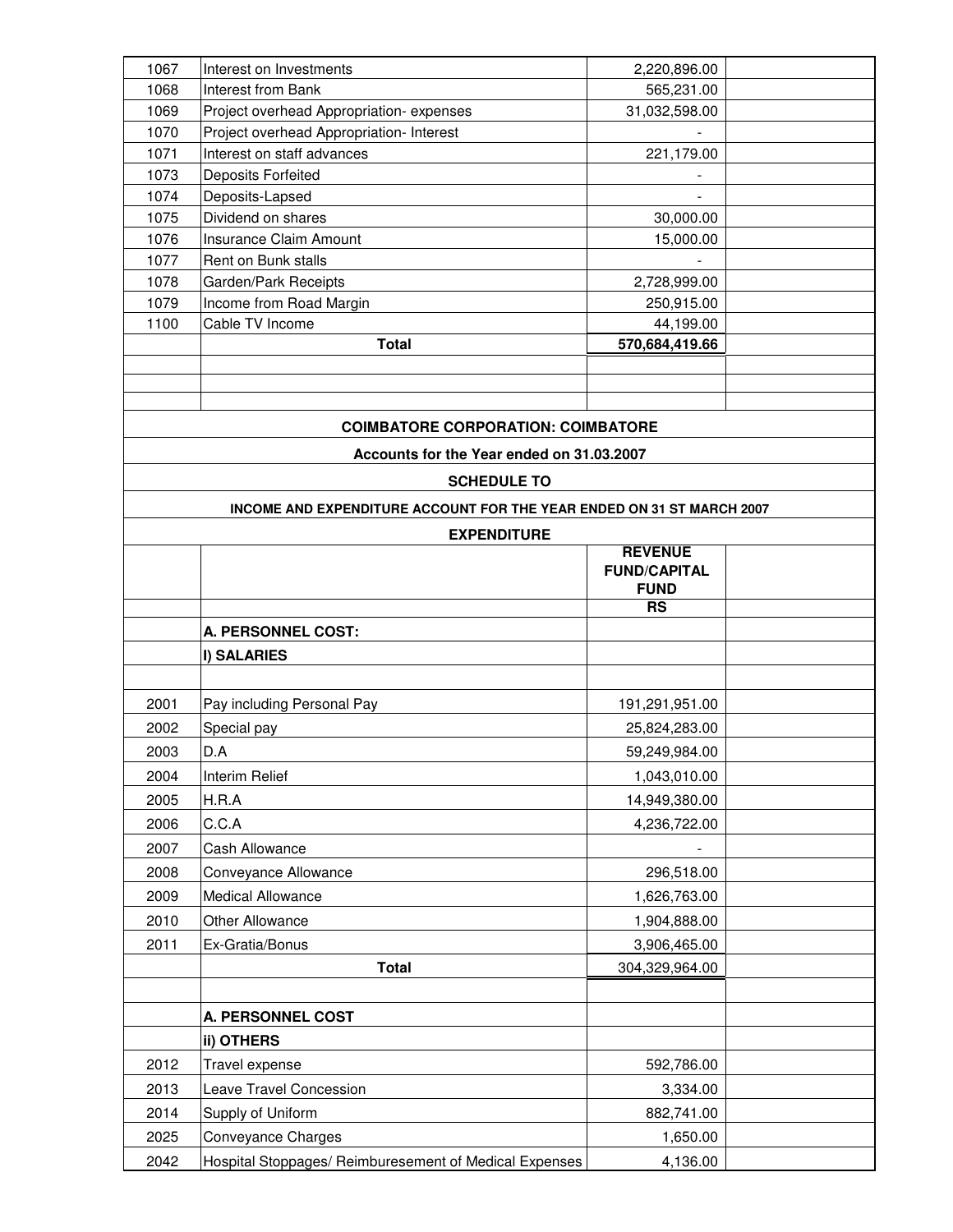| 2051 | <b>Training Programme-Expenses</b>                             | 278.00         |  |
|------|----------------------------------------------------------------|----------------|--|
| 2055 | Staff Welfare expenses                                         |                |  |
|      | <b>Total</b>                                                   | 1,484,925.00   |  |
|      |                                                                |                |  |
|      | <b>B. TERMINAL AND RETIREMENT BENEFITS:</b>                    |                |  |
|      |                                                                |                |  |
| 2031 | Pension (Superannuation/Retiring/ Invalid etc.,/ Family Pens   | 82,040,861.00  |  |
| 2032 | <b>Commuted Value Of Pension</b>                               | 8,093,819.00   |  |
| 2033 | Death cum retirement Gratutity                                 | 9,947,112.00   |  |
| 2034 | Special Provident Fund -cum-Gratuity Scheme -Contribution      |                |  |
| 2035 | Group Insurance Sheme -Management Contribution                 | 2,565,420.00   |  |
| 2039 | Pension Contribution to Municipal Employees Pension Fund       |                |  |
| 2053 | Pension and Leave Salary Contribution                          | 197,392.00     |  |
|      |                                                                |                |  |
|      | <b>Total</b>                                                   | 102,844,604.00 |  |
|      | <b>C. OPERATING EXPENSES</b>                                   |                |  |
|      |                                                                |                |  |
| 2043 | <b>Expenditure on Food Sampling</b>                            |                |  |
| 2084 | Maintenance of Garden/Park                                     | 58,180.00      |  |
| 2086 | Power charges for sewerage system / pumping Stations           |                |  |
| 2088 | Power charges for Street Lights                                | 37,562,535.00  |  |
| 2089 | Maintenace expenses for Street Lights                          | 4,756,251.00   |  |
| 2090 | Wages                                                          | 46,367.00      |  |
| 2091 | Stores-written off                                             |                |  |
| 2092 | Petrol / Diesel Evaporation                                    |                |  |
| 2096 | <b>Removal Debris</b>                                          | 564,575.00     |  |
| 2100 | Sanitary/Conservancy Expenses                                  | 36,017,535.00  |  |
| 2101 | <b>Expenses on Sanitary Materials</b>                          | 871,447.00     |  |
| 2102 | Pauper Charges                                                 |                |  |
| 2107 | Cost of Medicines                                              | 1,739,862.35   |  |
| 2108 | Rent on Buildings                                              |                |  |
| 2109 | Hospital Expenses other than Medicines                         | 245,131.50     |  |
| 2110 | Diet to Patients                                               | 1,146.00       |  |
| 2119 | Fodder (Animal Feed)                                           | 2,152,211.00   |  |
| 2120 | Zoological Garden - Maintenance                                |                |  |
| 2121 | Running of Libraries/ Reading Rooms                            |                |  |
| 2087 | Power charges for Head Water works, Pumping stations/Bod       |                |  |
| 2130 | Hire charges for supply of waters through private Lorries / Ta |                |  |
|      |                                                                |                |  |
|      | <b>Total</b>                                                   | 84,015,240.85  |  |
|      |                                                                |                |  |
|      | <b>D.REPAIRS AND MAINTENACE</b>                                |                |  |
|      |                                                                |                |  |
| 2016 | Light Vehicles-Maintenance                                     | 1,664,367.00   |  |
| 2049 | Maintenance of Office Buildings                                | 524,185.00     |  |
| 2050 | Repairs and Maintenance of Office Tools and Plants             | 19,980.00      |  |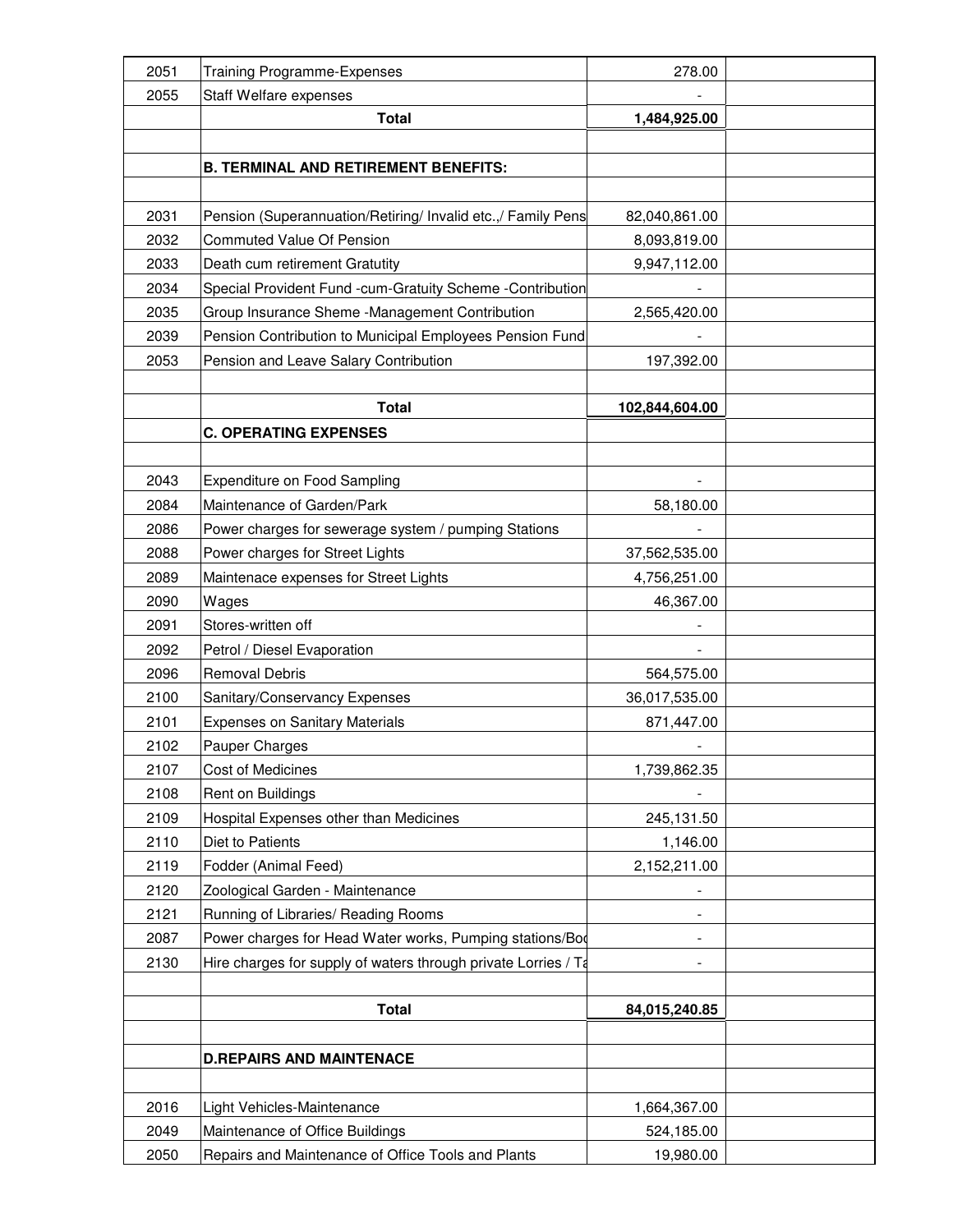| 2070 | Heavy Vehicles- Maintenance                               | 21,712,974.00            |  |
|------|-----------------------------------------------------------|--------------------------|--|
| 2071 | Repairs and Maintenace-Roads and Pavements-Concrete       | 6,303.00                 |  |
| 2072 | Repairs and Maintenance-Roads and Pavements-Black Top     | 23,560.00                |  |
| 2073 | Repairs and Building - Buildings                          | 25,000.00                |  |
| 2074 | Repairs and Building - Subways and cause ways             |                          |  |
| 2075 | Repairs and Maintenance- Bridges and Flyovers             |                          |  |
| 2076 | Repairs and Maintenance -Storm Water Drains, Open Drains  |                          |  |
| 2077 | Repairs and Maintenace- Instruments, Plkant and Machinery | 24,000.00                |  |
| 2078 | <b>Restoration of Road Cuts</b>                           |                          |  |
| 2079 | Maintenace of Nutritious Meal Centres                     |                          |  |
| 2080 | Maintenance of Improvement of Slum Areas                  |                          |  |
| 2081 | Maintenance Charges for Railway Leval Crosings/ Over Brid | 388,732.00               |  |
| 2085 | Plants, Manure, Implements etc.,                          |                          |  |
| 2122 | Maintenance of Lodging Houses/ Rest Houses/ T.B/ I.B      |                          |  |
| 2123 | Maintenance of Kalyana Mandapam / Community Hall / Tow    |                          |  |
| 2124 | Maintenance of Cinema Theatre                             |                          |  |
| 2125 | Maintenance expenses- Water supply / Sewerage Works       |                          |  |
| 2128 | Royalty                                                   | $\overline{\phantom{a}}$ |  |
| 2129 | Maintenance Charges to TWAD Board/ Metr Wat Brd/ Watel    |                          |  |
|      |                                                           |                          |  |
|      | <b>Total</b>                                              | 24,389,101.00            |  |
|      |                                                           |                          |  |
|      | <b>E.PROGRAMME EXPENSES</b>                               |                          |  |
|      |                                                           |                          |  |
| 2052 | <b>Professional Charges</b>                               | 98,205.00                |  |
| 2056 | Exhibition expenses                                       |                          |  |
| 2064 | Expenses on opening Ceremonies                            | 7,205.00                 |  |
| 2065 | Election expenses                                         | 6,224,267.00             |  |
| 2103 | <b>Fairs and festivels</b>                                |                          |  |
| 2105 | Improvements to Compost Yard                              | 1,334,300.00             |  |
| 2106 | Anti Filaria/ Anti Malaria Operations                     | 2,161,270.00             |  |
|      |                                                           |                          |  |
|      | <b>Total</b>                                              | 9,825,247.00             |  |
|      |                                                           |                          |  |
|      | <b>F. ADMINISTRATIVE EXPENSES</b>                         |                          |  |
|      |                                                           |                          |  |
| 2015 | Telephone Charges                                         | 2,725,137.00             |  |
| 2017 | Legal Expenses                                            | 788,510.00               |  |
| 2018 | <b>Stationery And printing</b>                            | 3,679,484.00             |  |
| 2019 | <b>Advertisement Charges</b>                              | 4,934,984.00             |  |
| 2020 | Other Expenses                                            | 3,459,882.00             |  |
| 2024 | M.O Commission (Pension)                                  |                          |  |
| 2026 | <b>Computer Operational Expenses</b>                      | 3,637,934.00             |  |
| 2040 | Mucipal Contribution to other Funds/ Schemes              |                          |  |
| 2046 | Books and Periodicals and Magazines                       | 33,290.00                |  |
| 2047 | Postage and Telegrams and fax Charges                     | 243,796.00               |  |